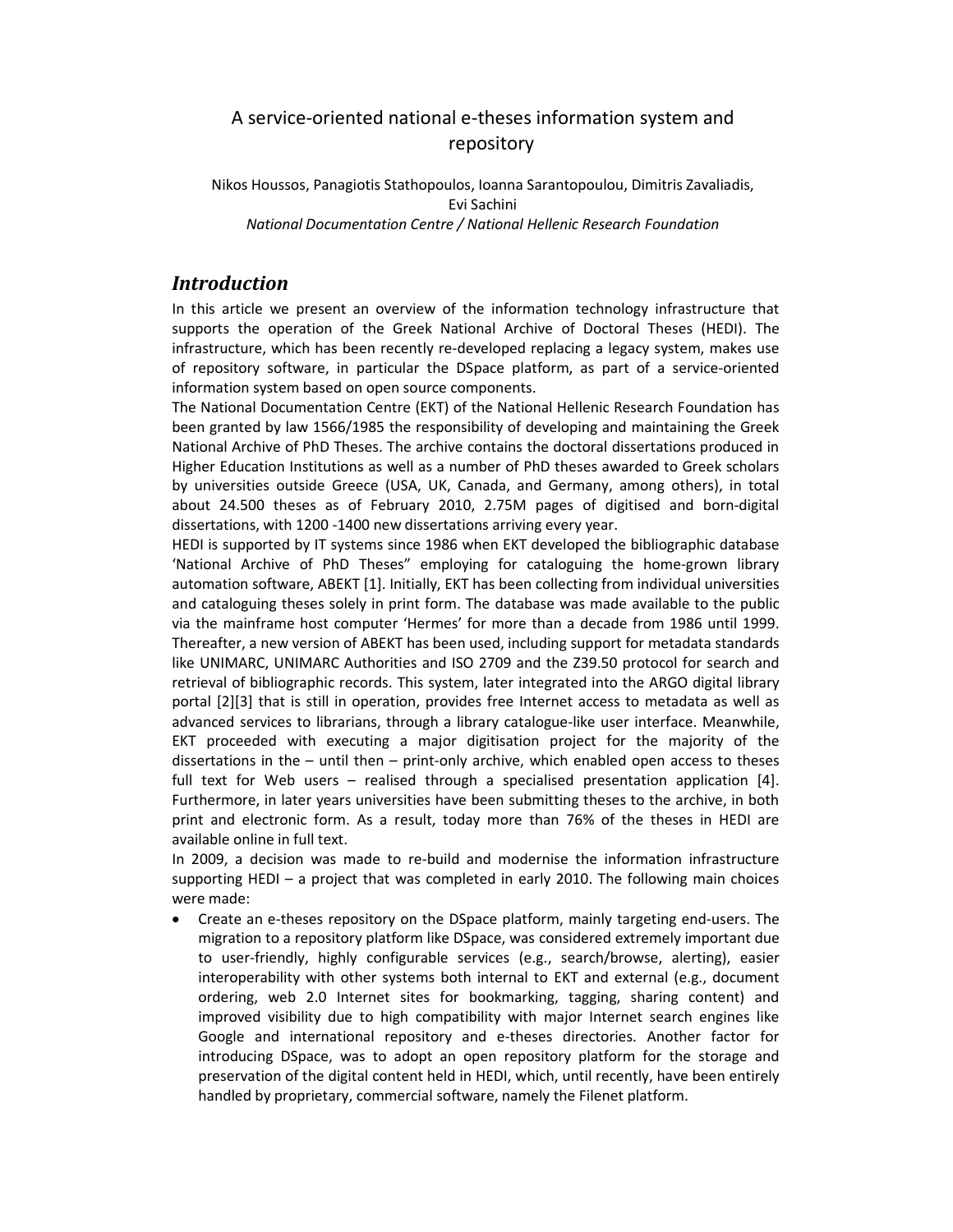- Create a separate IT application for the administration and management of the EKT internal workflows that are necessary for the processing of the material submitted to HEDI. The output of these workflows for every thesis is a quality-controlled metadata record and a searchable full-text file (or set of files). An important aspect to consider is that these workflows should be able to handle dissertations in both print and electronic form – note that the print archive is still maintained although a thesis is normally submitted in both print and electronic form.
- Maintain and constantly update the ARGO version of HEDI as a system of choice for librarians. Notably, ARGO is a portal providing free access to a large number of bibliographic databases and union catalogs, both to users and librarians, offering to the latter additional important services like record export and transformation among various formats (e.g., MARC21 to UNIMARC). Ceasing to provide the HEDI database through this portal was considered to be a non sound option, given the popularity of ARGO among the Greek library community as well as the support of UNIMARC and related services.
- Select and reuse open source main software components, from the operating system to the repository and the middleware/database layer, while exploiting EKT's virtual infrastructure [6] in order to provide HEDI services with higher availability, scalability and total cost of ownership. The same software components and technology have been previously used by EKT while developing institutional and subject repositories.

#### System overview and architecture

The design of the overall infrastructure follows the Service Oriented Architecture (SOA) paradigm; no single monolithic system would be able to address all the aforementioned requirements. For example, DSpace is suitable for storing and providing end-user services but would not suffice to support workflows for handling of printed theses and monitoring / reporting of the internal procedures of processing material submitted to HEDI (e.g., throughput, time-to-repository, identification of processing bottlenecks).

An overview of the entire service-oriented IT environment for the support of the HEDI archive is depicted in the following diagram.

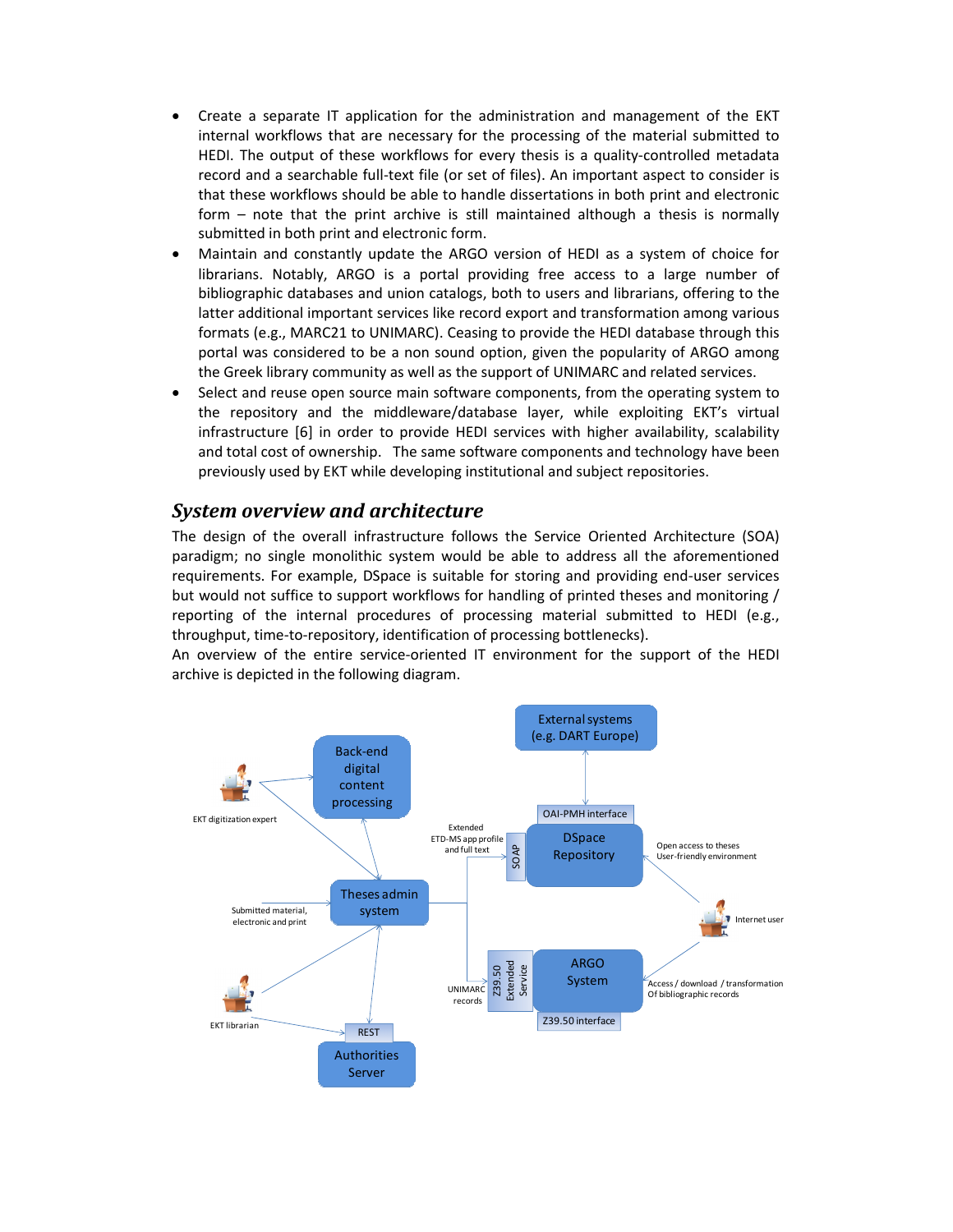The theses administration/management system (PhDMS) is employed to manage the EKT internal workflows, mainly for the following tasks:

- Recording the submission of each thesis in print and electronic form and temporarily store the submitted electronic files for subsequent processing.
- Production of a quality-controlled metadata record for each thesis on the basis of the submitted material. Automatic export to both UNIMARC (for ARGO) and a custom ETD-MS based application profile (for DSpace) and update of the respective systems; note that even subsequent updates / corrections of the bibliographic record happen at a single place: the PhDMS; synchronisation with ARGO and DSpace is performed automatically with every modification in PhDMS. The ARGO update procedure is based on the open-source Ruby implementation of the Z39.50 Database Update Extended Service. DSpace update is based on a custom SOAP/WSDL based protocol – the Lightweight Network Interface was not employed since it was found to be possibly more cumbersome to implement the required functionality using it. Special mechanisms are used for attachments (full-text material) using socket-based communication developed using the Spring framework Web Services tools.
- Monitoring of the internal workflows for processing of the incoming archive material; on-demand generation of appropriate reports reflecting the archive status (e.g., material in the archive, processing throughput, etc).

The back-end digital content processing infrastructure contains systems such as batch OCR functionality as well as services for digital files quality control and transformations to achieve the following objective:

• Production of a searchable thesis full text file conforming to appropriate technical and quality specifications. This might involve manipulating and performing OCR on material that is even available in electronic form but not ready for inclusion to the repository (e.g., documents with non-Unicode encoding of Greek characters) and producing the page files for the required on-line reading application. Scanning / OCR and post processing could also be employed for old, not yet digitised dissertations.

The DSpace repository (available at http://phdtheses.ekt.gr) performs the following functions:

- Storage of the digital material associated with every thesis, essentially the thesis full text in searchable form.
- Keeping for each thesis descriptive metadata useful for the end user and technical metadata for preservation. The metadata schema employed is an application profile based on the ETD-MS interoperability metadata standard for theses.
- Offering end-user services like search, browse and alerting. Interoperation with other systems enables linking to other services like print-on demand and digitisation-on demand for theses and sharing and bookmarking repository pages in web 2.0 and social networking web sites.

Through the DSpace repository, HEDI has become a data source for DART Europe - the pan-European e-theses portal [7] and also the European Working Group of the Networked Digital Library of Theses and Dissertations (NDLTD), of which EKT is a partner.

The ARGO system provides search, retrieval and transformation facilities for the bibliographic records in HEDI.

A separate authorities server is employed to store established names for academic institutions, subject keywords and author / supervisor names. The system is compatible with the MADS standard authority files format. This server is accessible both from a graphical interface enabling data management (e.g., creation/update/deletion of records) by the EKT library personnel and a programmatic RESTFul web service interface to enable, for example, auto-complete in cataloguing forms within PhDMS.

In short, the developed system allows us to: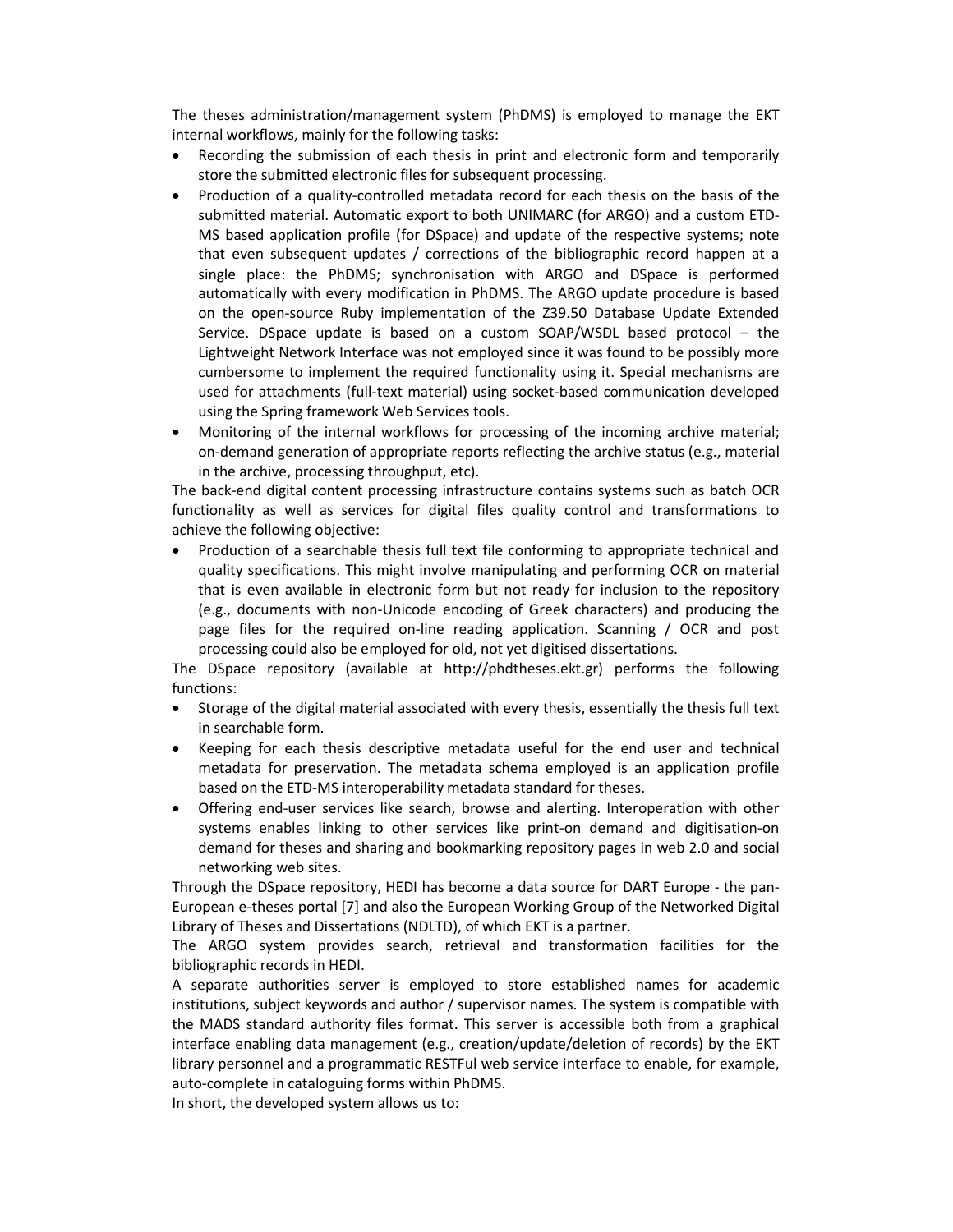- Fully manage the administrative workflows for processing the incoming material.
- Achieve high degree of interoperability with a significant array of scholarly digital content. Since an e-thesis is for universities a distinct type of research output, it requires special treatment for publishing in repositories alongside other forms of research output, such as peer-reviewed journal articles.
- Make theses openly accessible in a user-friendly web environment, featuring both pdf and an online page-based reader, according to the user preferences.
- Make theses bibliographic records and related services freely available to interested Internet users, in particular librarians.

# Design choices and technical challenges

The most significant design choice in our system was to follow a service-oriented architecture approach. ARGO, DSpace and the authorities server have been identified as the basic service building blocks that would support the PhDMS. A relevant decision was to build an entirely new administrative / management system  $-$  the PhDMS, separating the administrative functions from those of the repository, the bibliographic Z39.50 server and the authorities server. This separation of concerns is to our view important to achieve maximum future maintainability, flexibility and sustainability of the system – this approach is preferable than stretching existing systems to functionality that they are not designed for [5]. For example, trying to adjust DSpace for being the single platform in our system would be a non-optimal solution since our particular administrative needs significantly exceed the scope of any repository software platform. This choice naturally has the cost of providing interoperation among systems, for example among PhDMS and DSpace, however this has been achieved with reasonable cost – actually the only issue where we faced noteworthy difficulties was the transfer / update of the digital bitstreams to DSpace; nevertheless they have been overcome without much pain.

Another design decision with serious impact on the implementation was that the cataloguing would – as before – be UNIMARC-based and support of ARGO would continue. This required the creation of a detailed internal PhDMS data model that would fulfil the UNIMARC needs, the automated export of this model to UNIMARC and the subsequent update of ARGO with every newly completed thesis record. Despite the cost involved in achieving the above, we feel that it was worth it, since it kept HEDI, its detailed metadata schema and related services accessible to the Greek library community in a familiar form within a popular portal. Furthermore, EKT expertise both in the IT and the information science aspect of relevant standards (e.g., Z39.50, UNIMARC) made these tasks absolutely feasible with reasonable effort.

An important technical challenge concerned the development of the mechanisms for updating ARGO and DSpace as distributed transactions, so that cases of update failure are handled gracefully by the system (e.g., avoid the case that the synchronisation state among PhDMS, ARGO and DSpace is not fully clear). Given that ARGO and DSpace do not inherently provide transactions (e.g., no explicit rollback is supported), this functionality has been quite tedious to implement, however it has been successfully incorporated in the overall infrastructure.

The whole software stack for the delivery and management of HEDI was chosen to be based on either open source or home grown software. For the delivery of the HEDI a three tier model is employed, with each required server being a virtual machine running over at EKT's virtual infrastructure. Computing and storage resources allocated to the HEDI archive are flexible, and can be allocated dynamically based on the observed, by EKT's monitoring system demand. The monitoring system constantly checks crucial performance parameters of each tier and the proper execution and response time of each of the infrastructure's components and services. The Filenet proprietary software and Oracle database which were